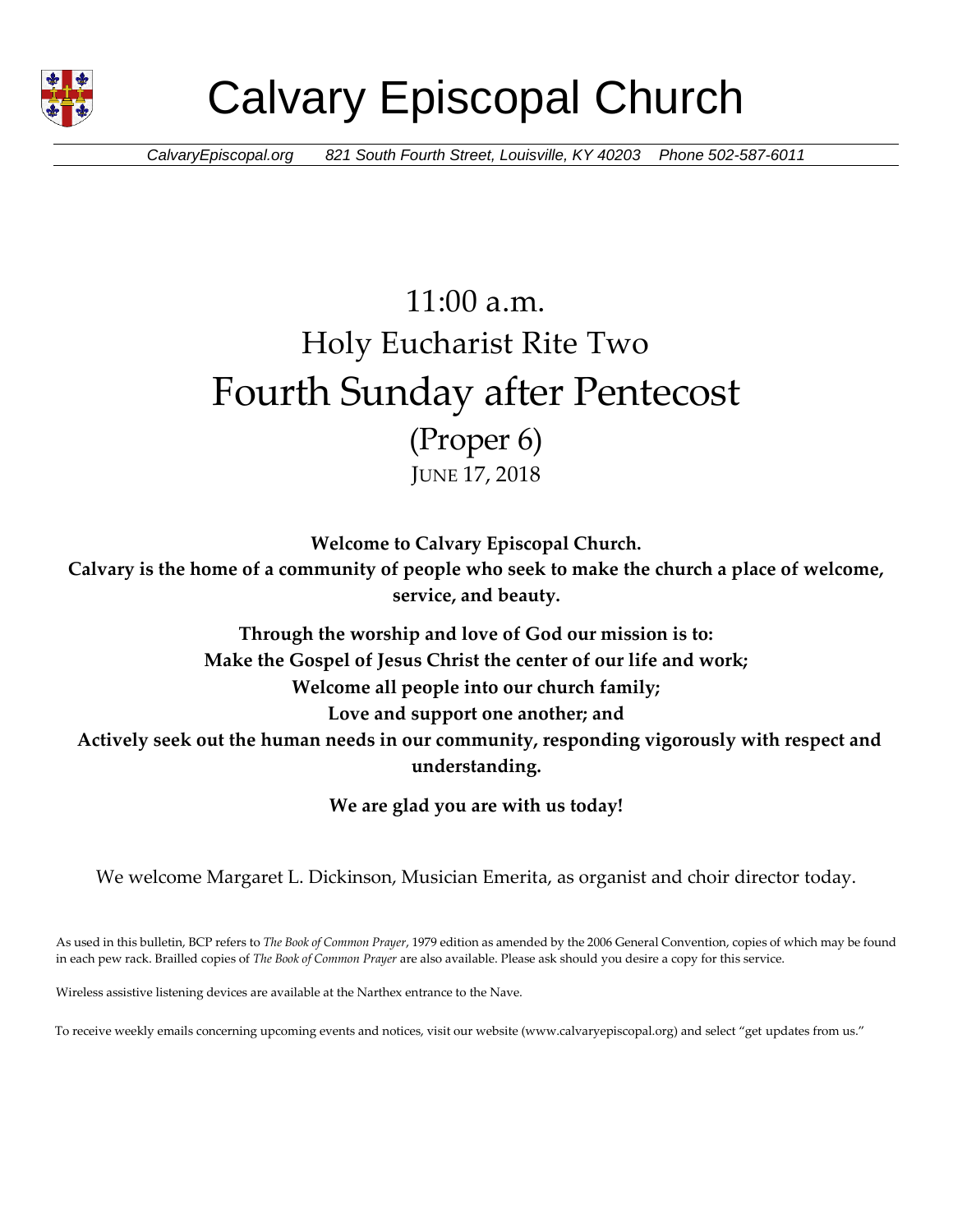**The Prelude** *Arioso* (Cantata 156) Johann Sebastian Bach (1685-1750) Jennie Kling, Trumpet

### **Greeting**

**The Opening Hymn** *Come, ye thankful people come Hymnal 290* 

*Please stand.*

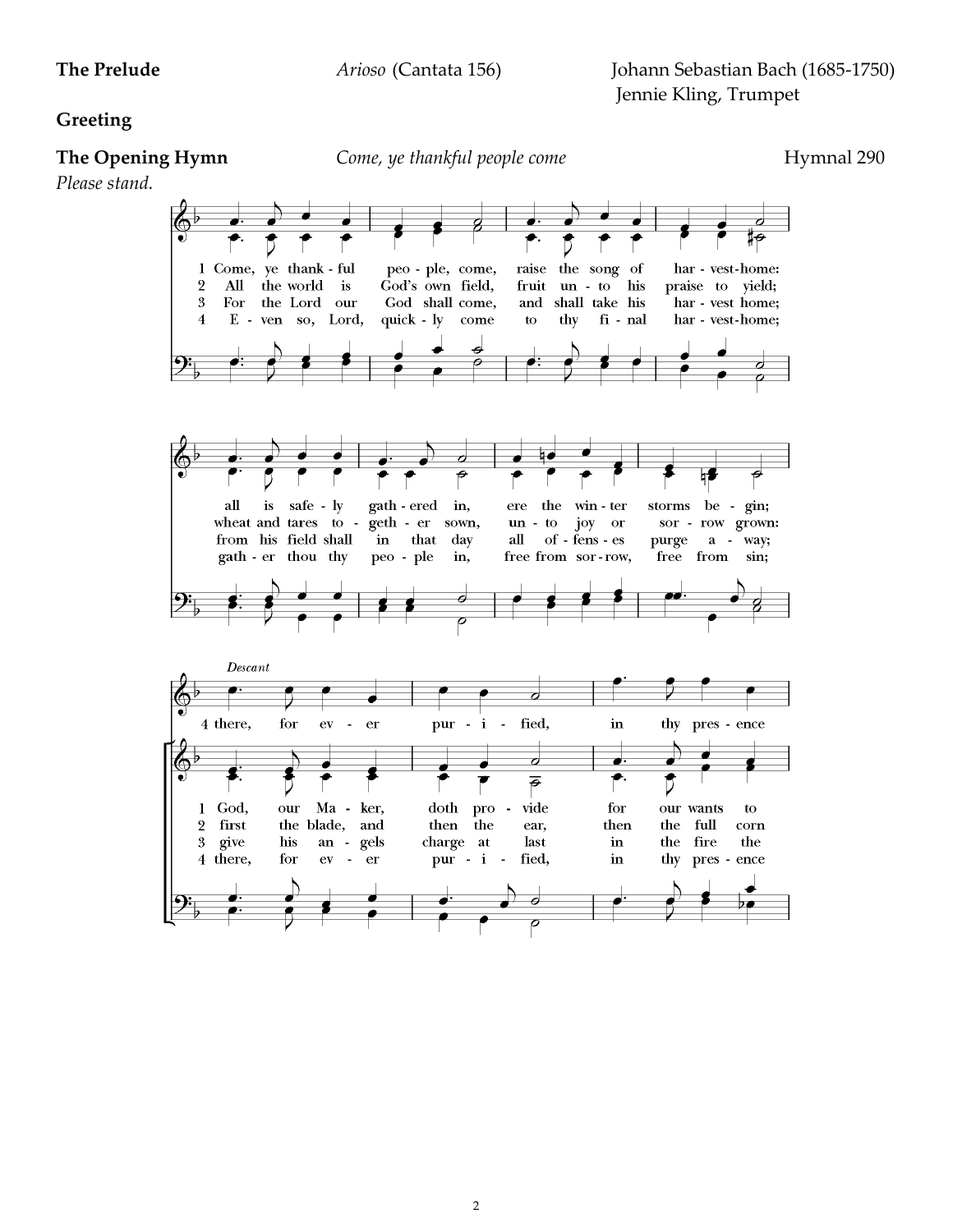

### *The Celebrant says BCP 355*

Celebrant Blessed be God: Father, Son and Holy Spirit. *People And blessed be his kingdom, now and for ever.* All Amen.

*The Celebrant continues*

Almighty God, to you all hearts are open, all desires known, and from you no secrets are hid: Cleanse the thoughts of our hearts by the inspiration of your Holy Spirit, that we may perfectly love you, and worthily magnify your holy Name; through Christ our Lord. *Amen.*

### **Gloria in excelsis** S280

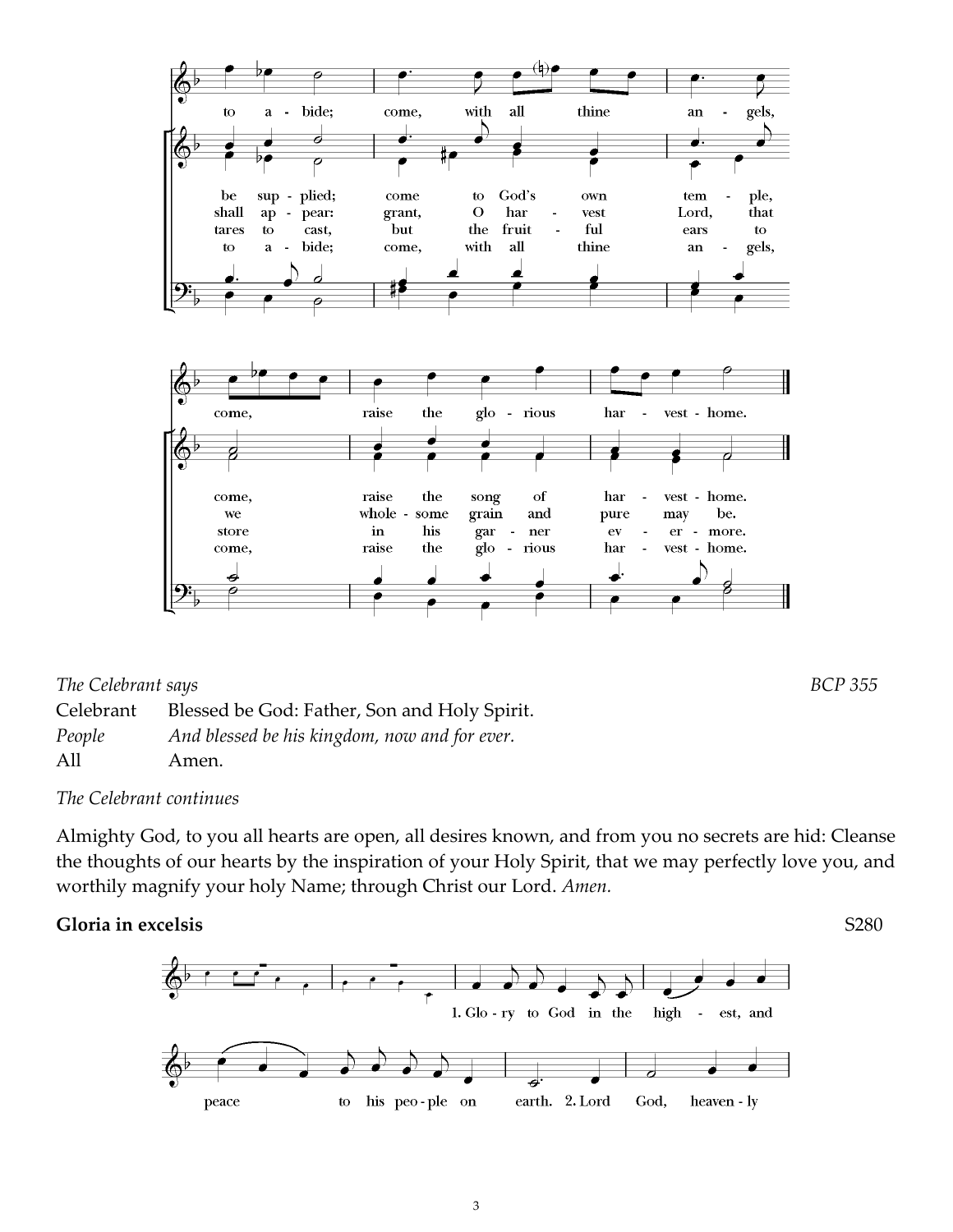

### **The Collect of the Day** *BCP 230*

*The Celebrant says to the people*

 The Lord be with you. *People And also with you. Celebrant* Let us pray.

### *The Celebrant says the Collect.*

Keep, O Lord, your household the Church in your steadfast faith and love, that through your grace we may proclaim your truth with boldness, and minister your justice with compassion; for the sake of our Savior Jesus Christ, who lives and reigns with you and the Holy Spirit, one God, now and for ever. *Amen*.

*Please be seated.*

4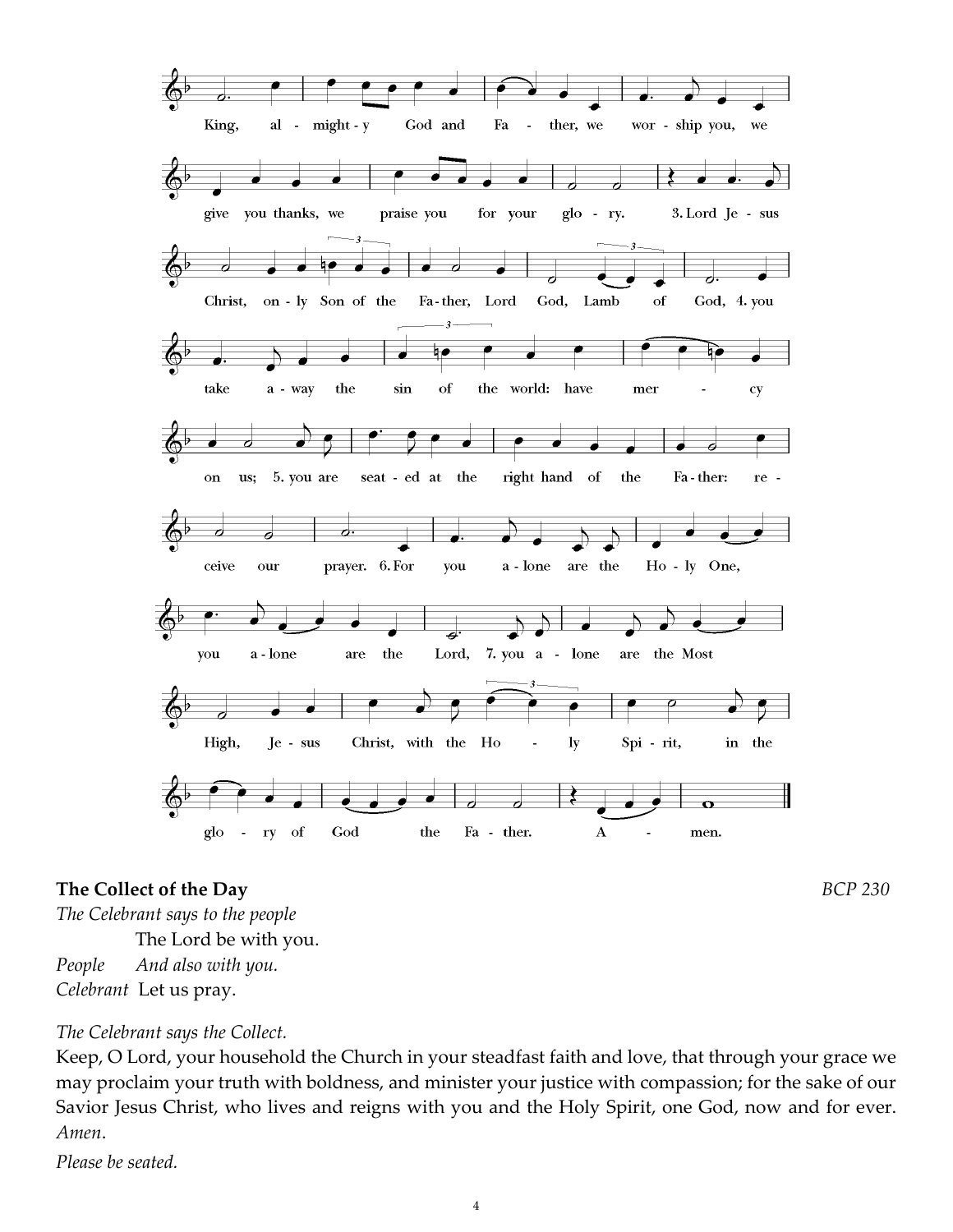### **The First Lesson** Ezekiel 17:22-24

Thus says the Lord GOD: I myself will take a sprig from the lofty top of a cedar; I will set it out. I will break off a tender one from the topmost of its young twigs; I myself will plant it on a high and lofty mountain. On the mountain height of Israel I will plant it, in order that it may produce boughs and bear fruit, and become a noble cedar. Under it every kind of bird will live; in the shade of its branches will nest winged creatures of every kind. All the trees of the field shall know that I am the LORD. I bring low the high tree, I make high the low tree; I dry up the green tree and make the dry tree flourish. I the LORD have spoken; I will accomplish it.

### **Psalm 92:1-4,11-14** *Bonum est confiteri BCP 720*

*The Psalm is read in unison, seated.*

- 1 It is a good thing to give thanks to the LORD, \* and to sing praises to your Name, O Most High;
- 2 To tell of your loving-kindness early in the morning \* and of your faithfulness in the night season;
- 3 On the psaltery, and on the lyre, \* and to the melody of the harp.
- 4 For you have made me glad by your acts, O LORD; \* and I shout for joy because of the works of your hands.
- 11 The righteous shall flourish like a palm tree, \* and shall spread abroad like a cedar of Lebanon.
- 12 Those who are planted in the house of the LORD \* shall flourish in the courts of our God;
- 13 They shall still bear fruit in old age; \* they shall be green and succulent;
- 14 That they may show how upright the LORD is, \* my Rock, in whom there is no fault.

**The Epistle** 2 Corinthians 5:6-17

A reading from the second letter of Paul to the Corinthians.

We are always confident; even though we know that while we are at home in the body we are away from the Lord-- for we walk by faith, not by sight. Yes, we do have confidence, and we would rather be away from the body and at home with the Lord. So whether we are at home or away, we make it our aim to please him. For all of us must appear before the judgment seat of Christ, so that each may receive recompense for what has been done in the body, whether good or evil. Therefore, knowing the fear of the Lord, we try to persuade others; but we ourselves are well known to God, and I hope that we are also well known to your consciences. We are not commending ourselves to you again, but giving you an opportunity to boast about us, so that you may be able to answer those who boast in outward appearance and not in the heart. For if we are beside ourselves, it is for God; if we are in our right mind,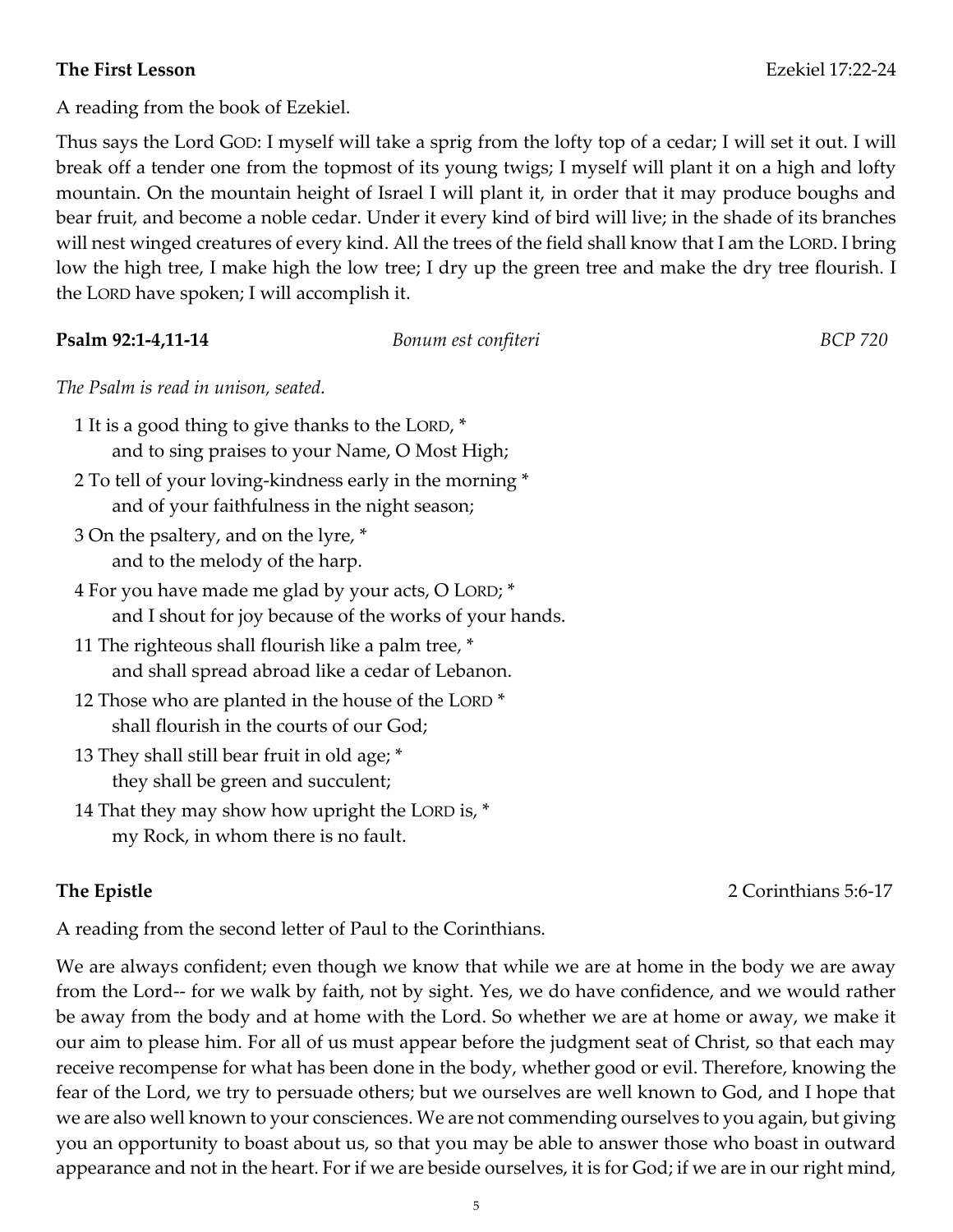it is for you. For the love of Christ urges us on, because we are convinced that one has died for all; therefore all have died. And he died for all, so that those who live might live no longer for themselves, but for him who died and was raised for them. From now on, therefore, we regard no one from a human point of view; even though we once knew Christ from a human point of view, we know him no longer in that way. So if anyone is in Christ, there is a new creation: everything old has passed away; see, everything has become new!

*Reader* The Word of the Lord. *People* Thanks be to God.

**The Sequence Hymn** *Almighty God, your word is cast as seed upon the ground* Hymnal 589







### **The Holy Gospel** Mark 4:26-34

*Celebrant* The Holy Gospel of our Lord Jesus Christ according to Mark. *People: Glory to you, Lord Christ.*

Jesus said, "The kingdom of God is as if someone would scatter seed on the ground, and would sleep and rise night and day, and the seed would sprout and grow, he does not know how. The earth produces of itself, first the stalk, then the head, then the full grain in the head. But when the grain is ripe, at once he goes in with his sickle, because the harvest has come." He also said, "With what can we compare the kingdom of God, or what parable will we use for it? It is like a mustard seed, which, when sown upon the ground, is the smallest of all the seeds on earth; yet when it is sown it grows up and becomes the greatest of all shrubs, and puts forth large branches, so that the birds of the air can make nests in its shade." With many such parables he spoke the word to them, as they were able to hear it; he did not speak to them except in parables, but he explained everything in private to his disciples.

| Celebrant | The Gospel of the Lord.     |
|-----------|-----------------------------|
| People    | Praise to you, Lord Christ. |

*Please be seated.*

*All stand.*

**The Sermon** The Rev. John G. Allen, Jr.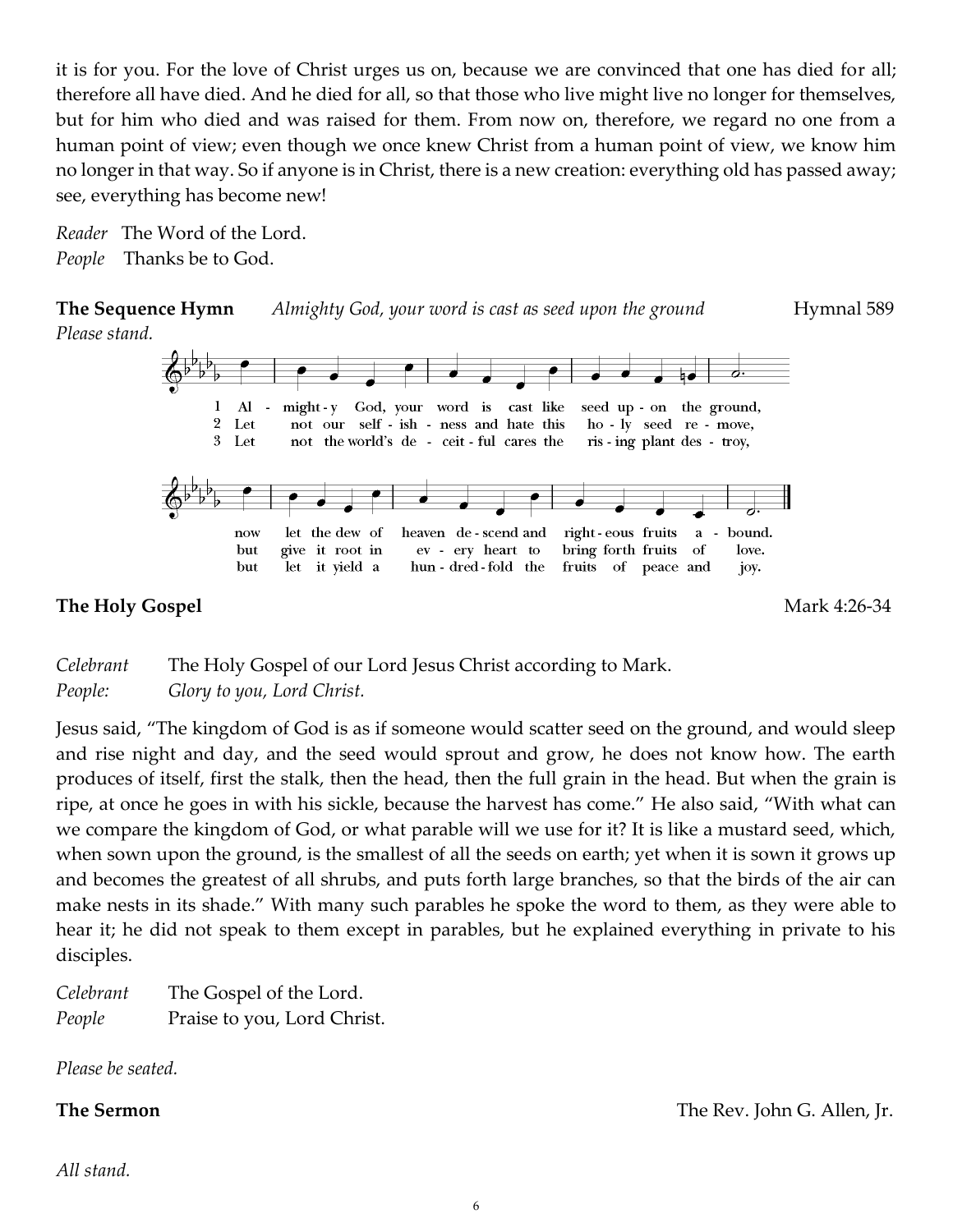### **The Nicene Creed** *BCP 358*

*Celebrant and people.*

| We believe in one God,                                                 |  |  |
|------------------------------------------------------------------------|--|--|
| the Father, the Almighty,                                              |  |  |
| maker of heaven and earth,                                             |  |  |
| of all that is, seen and unseen.                                       |  |  |
| We believe in one Lord, Jesus Christ,                                  |  |  |
| the only Son of God,                                                   |  |  |
| eternally begotten of the Father,                                      |  |  |
| God from God, Light from Light,                                        |  |  |
| true God from true God, begotten, not made,                            |  |  |
| of one Being with the Father.                                          |  |  |
| Through him all things were made.                                      |  |  |
| For us and for our salvation he came down from heaven:                 |  |  |
| by the power of the Holy Spirit                                        |  |  |
| he became incarnate from the Virgin Mary, and was made man.            |  |  |
| For our sake he was crucified under Pontius Pilate;                    |  |  |
| he suffered death and was buried.                                      |  |  |
| On the third day he rose again in accordance with the Scriptures;      |  |  |
| he ascended into heaven and is seated at the right hand of the Father. |  |  |
| He will come again in glory to judge the living and the dead,          |  |  |
| and his kingdom will have no end.                                      |  |  |
| We believe in the Holy Spirit, the Lord, the giver of life,            |  |  |
| who proceeds from the Father and the Son.                              |  |  |
| With the Father and the Son he is worshiped and glorified.             |  |  |
| He has spoken through the Prophets.                                    |  |  |

We believe in one holy catholic and apostolic Church.

We acknowledge one baptism for the forgiveness of sins.

We look for the resurrection of the dead, and the life of the world to come. Amen.

### **The Prayers of the People** *Form III, BCP 387*

*Please kneel as able.*

*The Intercessor says:*

Father, we pray for the Province of Myanmar (Burma), and for Resurrection Church, Louisville. *That we all may be one.*

Grant that our staff, our vestry, and every member of the Church may truly and humbly serve you; *That your Name may be glorified by all people.*

We pray for the Calvary Rector search process and for the search committee. Open our eyes to perceive what is gracious and grant us the courage to pursue your mission.

*Look graciously on your Church, and so guide the minds of those who shall choose a rector for this parish, that we may receive a faithful pastor, who will care for your people and equip us for our ministries*.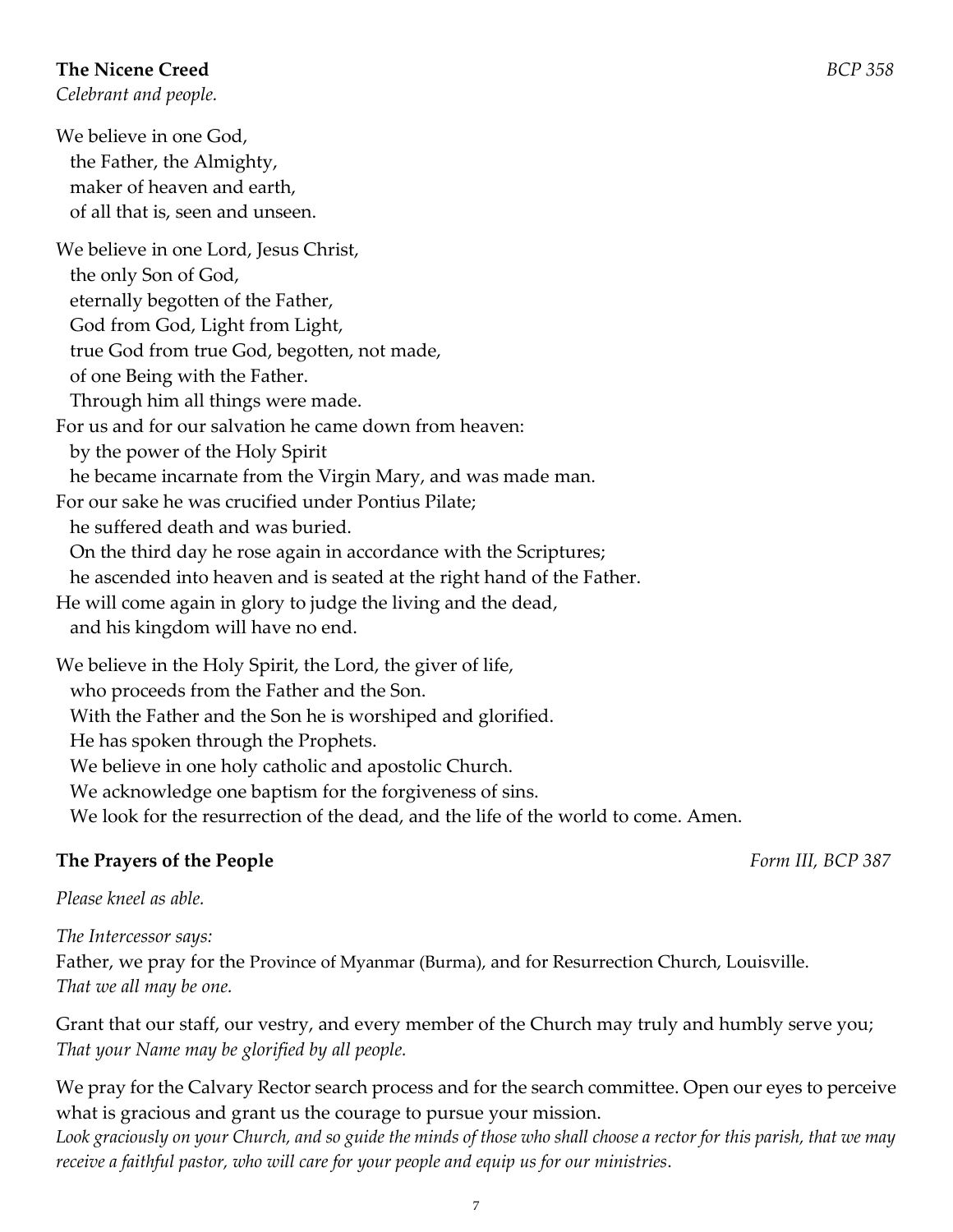We pray for Justin, Archbishop of Canterbury; Michael, our Presiding Bishop; Terry, our Bishop; John, our Priest; and for all bishops, priests, and deacons; *That they may be faithful ministers of your Word and Sacraments.*

We pray for Donald, our President; Matthew and Eric, our Governors; Greg, our Mayor; and for all who govern and hold authority in the nations of the world; *That there may be justice and peace on the earth.*

We commend to your gracious care and keeping the men and women of our armed forces at home and abroad;

*Deliver us and our enemies from hatred, cruelty and revenge.* 

Behold, O Lord, your family here assembled. We thank you for adopting us through the miracle of your grace, and for calling us to be brothers and sisters to each other.

*We thank you for all those whom you have put in our lives to guide, nourish, and care for us, especially our fathers. Let your Spirit fill us with love and peace, so that we may help lead our children to you.*

Give us grace to do your will in all that we undertake; *That our works may find favor in your sight.*

Have compassion on all Christians who suffer persecution; our guests of the food and clothing ministry; those affected by war, disaster, and tragedy throughout the world; and on Spencer, Marion, Harold, Shirley, Joan, Lynn, Ben, Marsha, Charlie, Sandra, Anna, Sandy, Ted, Suzannah, Debbie, Larry, Wayne, Patti, and all those who suffer from any grief or trouble; *That they may be delivered from their distress.*

Give to all the departed eternal rest; *Let light perpetual shine upon them.*

We praise you for your saints who have entered into joy; *May we also come to share in your heavenly kingdom.*

Let us pray for our own needs and those of others. *Silence is kept. The people may add their own petitions, silently or aloud.*

### **The Collect at the Prayers** *BCP 823*

*The Celebrant says a concluding collect.*

Grant, O God, that your holy and life-giving Spirit may so move every human heart, and especially the hearts of the people of this land, that barriers which divide us may crumble, suspicions disappear, and hatreds cease; that our divisions being healed, we may live in justice and peace; through Jesus Christ our Lord. *Amen.*

### **The Confession of Sin** *BCP 360*

*The Celebrant says*

Let us confess our sins against God and our neighbor.

*Silence.*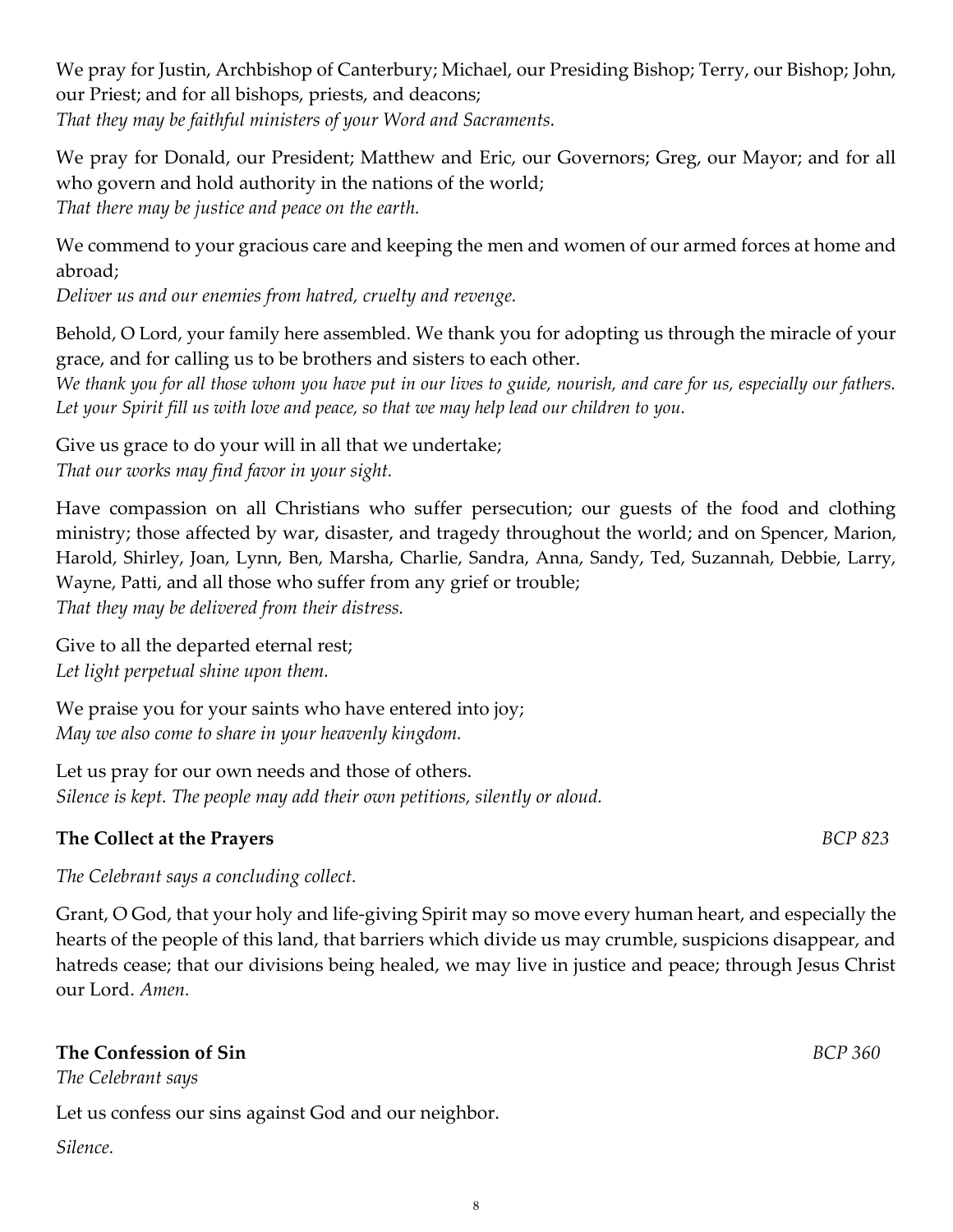### *Celebrant and People*

Most merciful God, we confess that we have sinned against you in thought, word, and deed, by what we have done, and by what we have left undone.

We have not loved you with our whole heart; we have not loved our neighbors as ourselves. We are truly sorry and we humbly repent.

For the sake of your Son Jesus Christ, have mercy on us and forgive us; that we may delight in your will, and walk in your ways, to the glory of your Name. Amen.

*The Celebrant then says*

Almighty God have mercy on you, forgive you all your sins through our Lord Jesus Christ, strengthen you in all goodness, and by the power of the Holy Spirit keep you in eternal life. A*men*.

### **The Peace**

*All stand. Celebrant* The peace of the Lord be always with you. *People* And also with you.

*Then the Ministers and the People may greet one another in the name of the Lord.*

### **Birthdays, graduations, other recognitions**

*Those with birthdays, those graduating from high school or university, and those with other achievements are asked to come forward to be recognized.*

*The Celebrant then says* Let us pray.

*Celebrant and congregation together*

O God, our times are in your hand: Look with favor, we pray, on your servant(s) as *they* begin another year. Grant that *they* may grow in wisdom and grace, and strengthen *their* trust in your goodness all the days of *their* life; through Jesus Christ our Lord. *Amen*.

### **The Offertory**

### *The celebrant says*

Welcome one another, therefore, just as Christ has welcomed you, for the glory of God. *Romans 15:7*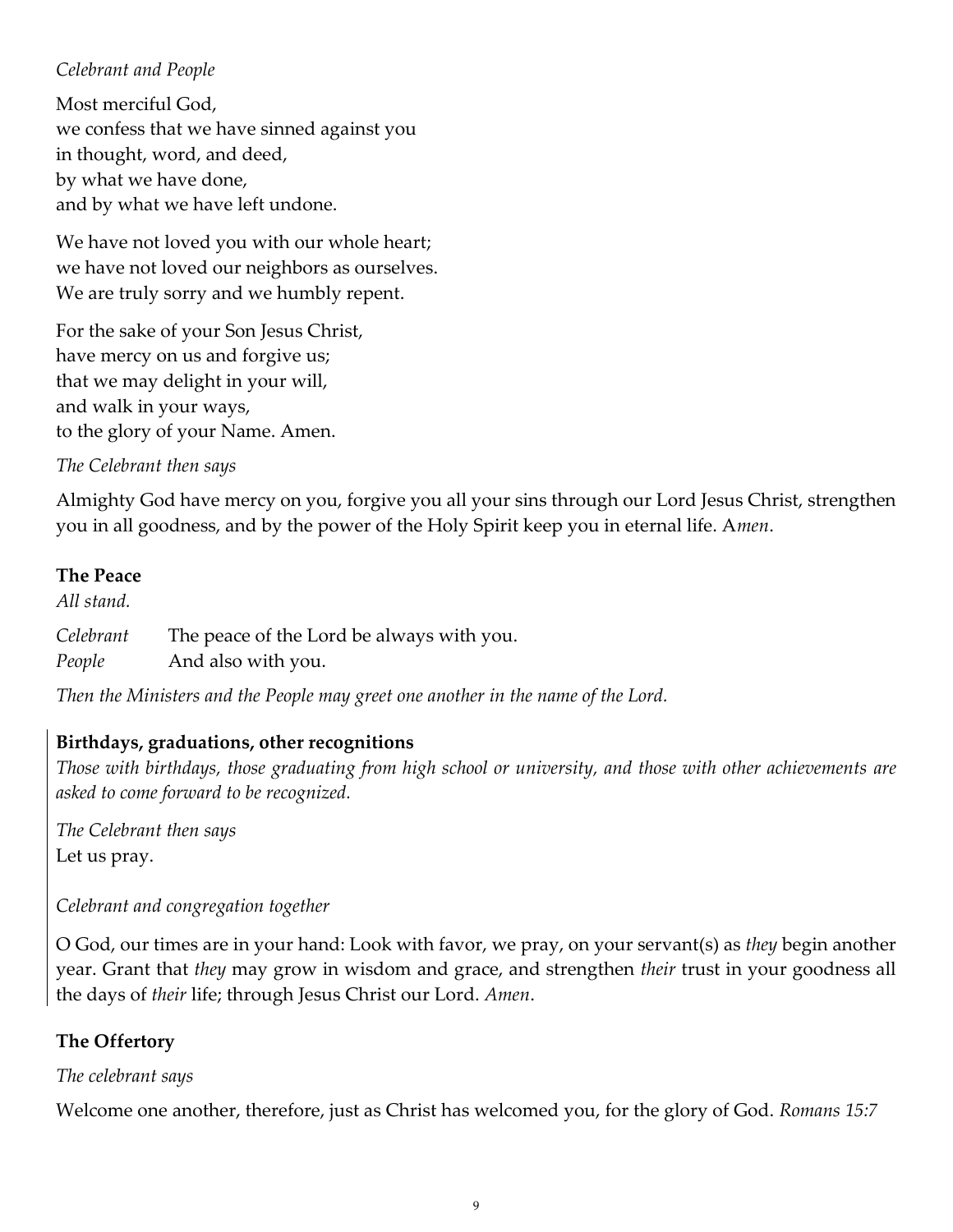**Music during the Offering** *Go Forth into the World in Peace* John Milford Rutter (b. 1945)

Go forth into the world in peace:

be of good courage, hold fast that which is good; render to no one evil for evil; strengthen the fainthearted; support the weak; help the afflicted; honor all people;

love and serve the Lord, rejoicing in the pow'r of the Holy Spirit.

And the blessing of God almighty, the Father, the Son, and the Holy Ghost, be upon you, and remain with you for ever. Amen.

### **Hymn** at the Offertory: Doxology **Example 2008** Hymn Tune H400

*Representatives of the congregation bring the people's offerings of bread and wine, and money or other gifts, to the celebrant. The people stand while the offerings are presented and placed on the Altar.*



*The people remain standing.*

### **Sursum corda** S120



*The Celebrant proceeds*

It is right, and a good and joyful thing, …

Therefore we praise you, joining our voices with Angels and Archangels and with all the company of heaven, who for ever sing this hymn to proclaim the glory of your Name:

**The Great Thanksgiving** *Eucharistic Prayer A, BCP 361*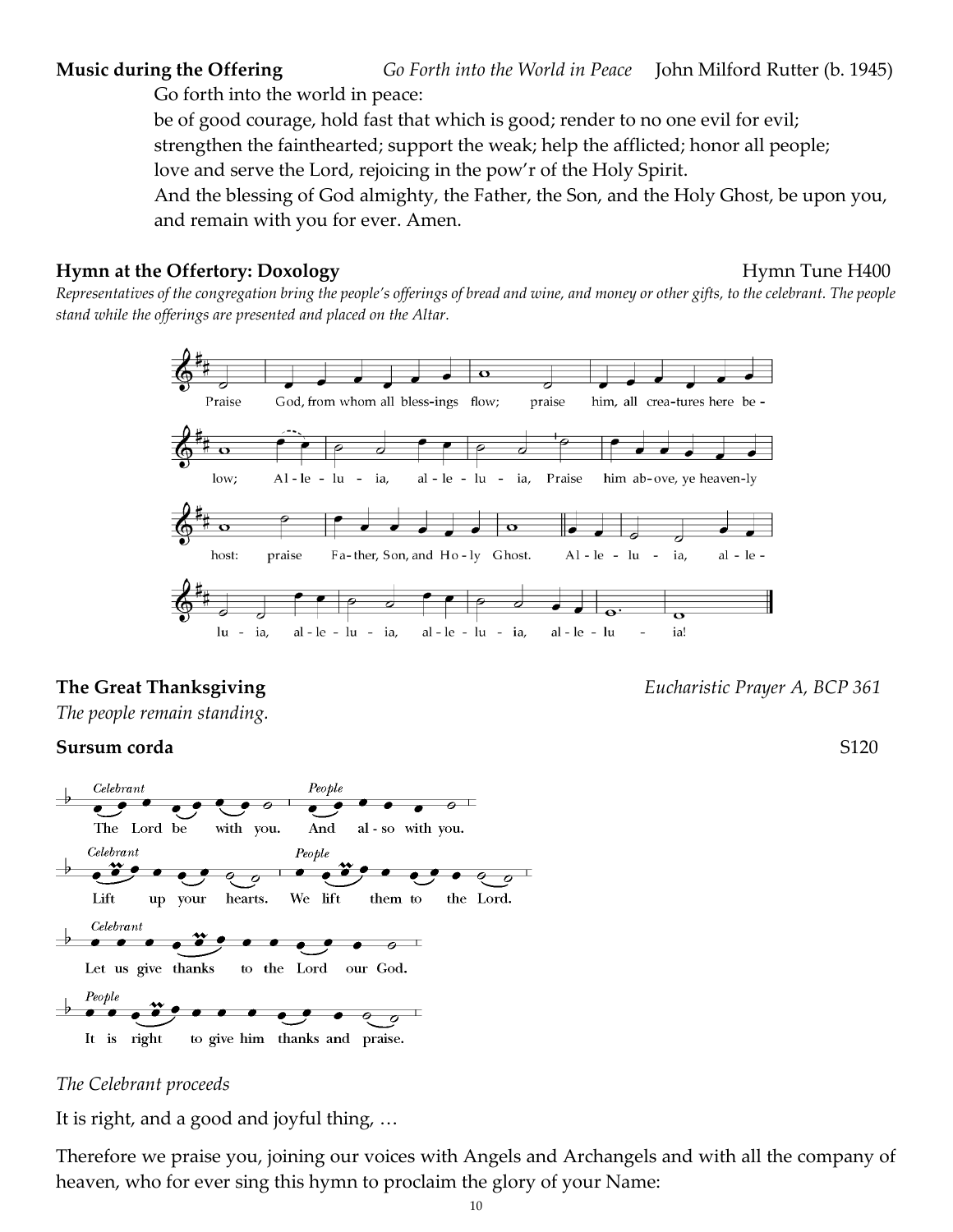### **Sanctus and Benedictus** S129

*Please kneel as able.*



### *Then the Celebrant continues*

Holy and gracious Father: In your infinite love you made us for yourself; and, when we had fallen into sin and become subject to evil and death, you, in your mercy, sent Jesus Christ, your only and eternal Son, to share our human nature, to live and die as one of us, to reconcile us to you, the God and Father of all. He stretched out his arms upon the cross, and offered himself in obedience to your will, a perfect sacrifice for the whole world.

On the night he was handed over to suffering and death, our Lord Jesus Christ took bread; and when he had given thanks to you, he broke it, and gave it to his disciples, and said, "Take, eat: This is my Body, which is given for you. Do this for the remembrance of me."

After supper he took the cup of wine; and when he had given thanks, he gave it to them, and said, "Drink this, all of you: This is my Blood of the new Covenant, which is shed for you and for many for the forgiveness of sins. Whenever you drink it, do this for the remembrance of me."

Therefore we proclaim the mystery of faith:

Christ has died. Christ is risen. Christ will come again.

### *The Celebrant continues*

We celebrate the memorial of our redemption, O Father, in this sacrifice of praise and thanksgiving. Recalling his death, resurrection, and ascension, we offer you these gifts. Sanctify them by your Holy Spirit to be for your people the Body and Blood of your Son, the holy food and drink of new and unending life in him.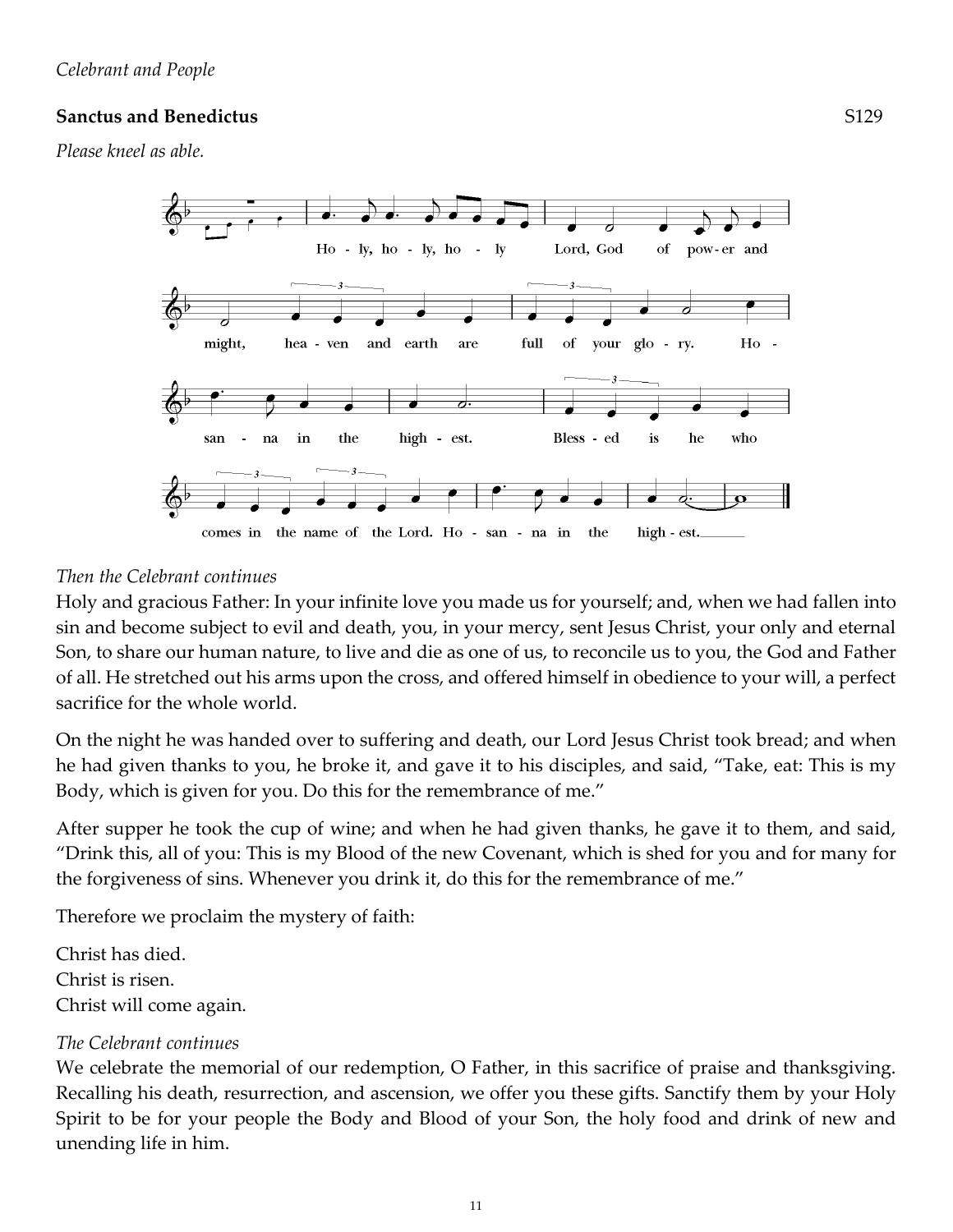Sanctify us also that we may faithfully receive this holy Sacrament, and serve you in unity, constancy, and peace; and at the last day bring us with all your saints into the joy of your eternal kingdom.

All this we ask through your Son Jesus Christ. By him, and with him, and in him, in the unity of the Holy Spirit all honor and glory is yours, Almighty Father, now and for ever. *AMEN*.

### *The Celebrant then continues BCP 363*

And now, as our Savior Christ hath taught us, we are bold to say,

### *People and Celebrant*

Our Father, who art in heaven, hallowed be thy Name, thy kingdom come, thy will be done, on earth as it is in heaven. Give us this day our daily bread. And forgive us our trespasses, as we forgive those who trespass against us. And lead us not into temptation, but deliver us from evil. For thine is the kingdom, and the power, and the glory, for ever and ever. Amen.

### **The Breaking of the Bread**

*A period of silence is kept.*



### **The Invitation to Communion** *BCP 364*

### *The Celebrant then says*

The Gifts of God for the People of God. Take them in remembrance that Christ died for you, and feed on him in your hearts by faith, with thanksgiving.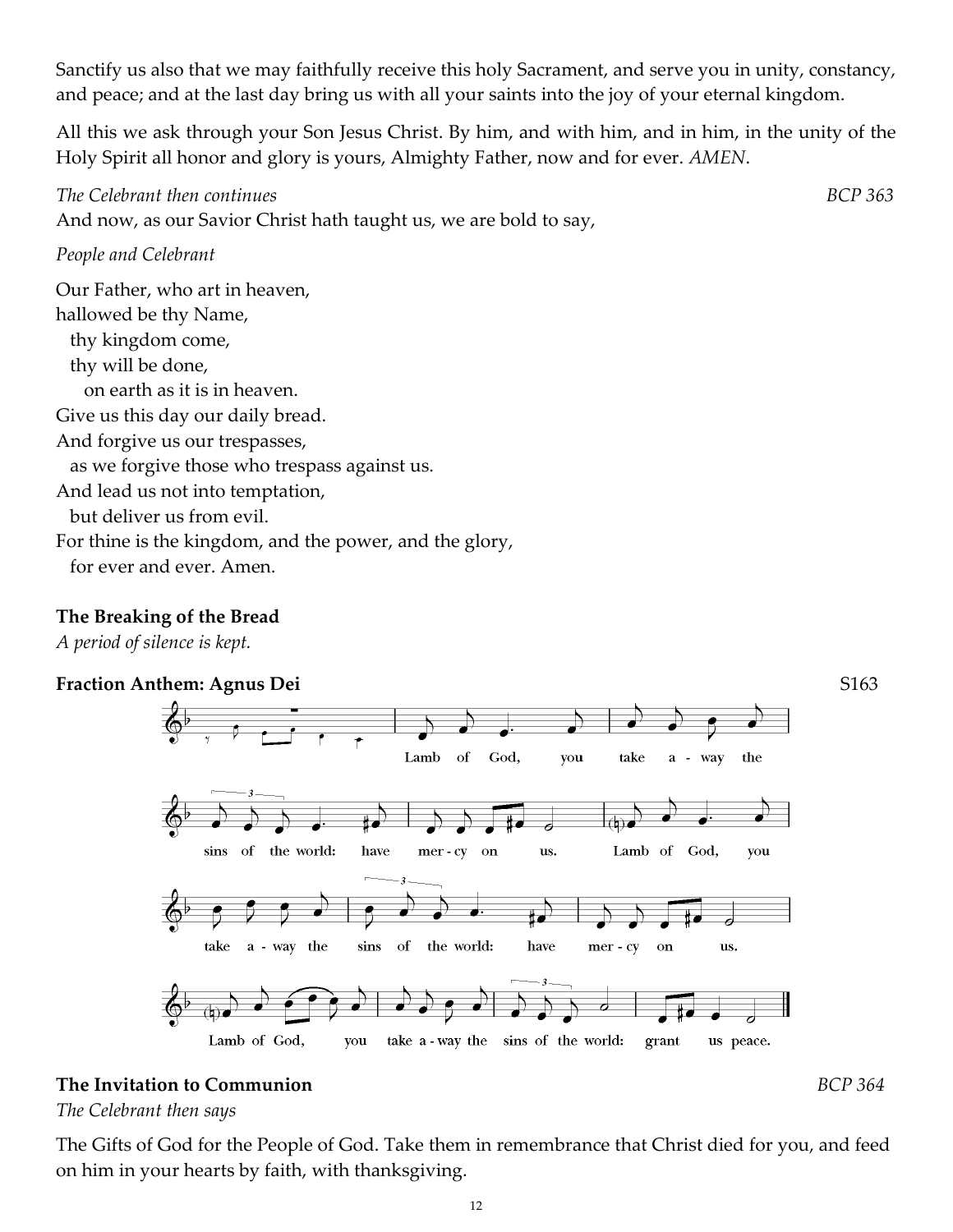*All baptized persons are welcome to receive Holy Communion.*

| <b>Music during Communion</b>               |                           | Our Father, by whose Name all fatherhood is known (Hymnal 587) |
|---------------------------------------------|---------------------------|----------------------------------------------------------------|
|                                             | Harvey A. Turner, soloist |                                                                |
| Our Father, by whose name all fatherhood is |                           | O Christ, thyself a child                                      |
| known,                                      |                           | Within an earthly home.                                        |
| Who dost in love proclaim each family thine |                           | With heart still undefiled,                                    |
| own,                                        |                           | Thou didst to manhood come;                                    |
| Bless thou all parents, guarding well,      |                           | Our children bless, in every place,                            |
| With constant love as sentinel,             |                           | That they may all behold Thy face,                             |
| The homes in which thy people dwell.        |                           | And knowing Thee may grow in grace.                            |
|                                             |                           |                                                                |

O Spirit, who dost bind our hearts in unity, Who teaches us to find the love from self set free, In all our hearts such love increase, That every home, by this release, May be dwelling place of peace.

*After Communion, the Celebrant says BCP 366* Let us pray.

*The People kneel and join in saying this prayer*

Almighty and everliving God, we thank you for feeding us with the spiritual food of the most precious Body and Blood of your Son our Savior Jesus Christ; and for assuring us in these holy mysteries that we are living members of the Body of your Son, and heirs of your eternal kingdom. And now, Father, send us out to do the work you have given us to do, to love and serve you as faithful witnesses of Christ our Lord. To him, to you, and to the Holy Spirit, be honor and glory, now and for ever. Amen.

### **The Blessing**

*The Celebrant blesses the people.*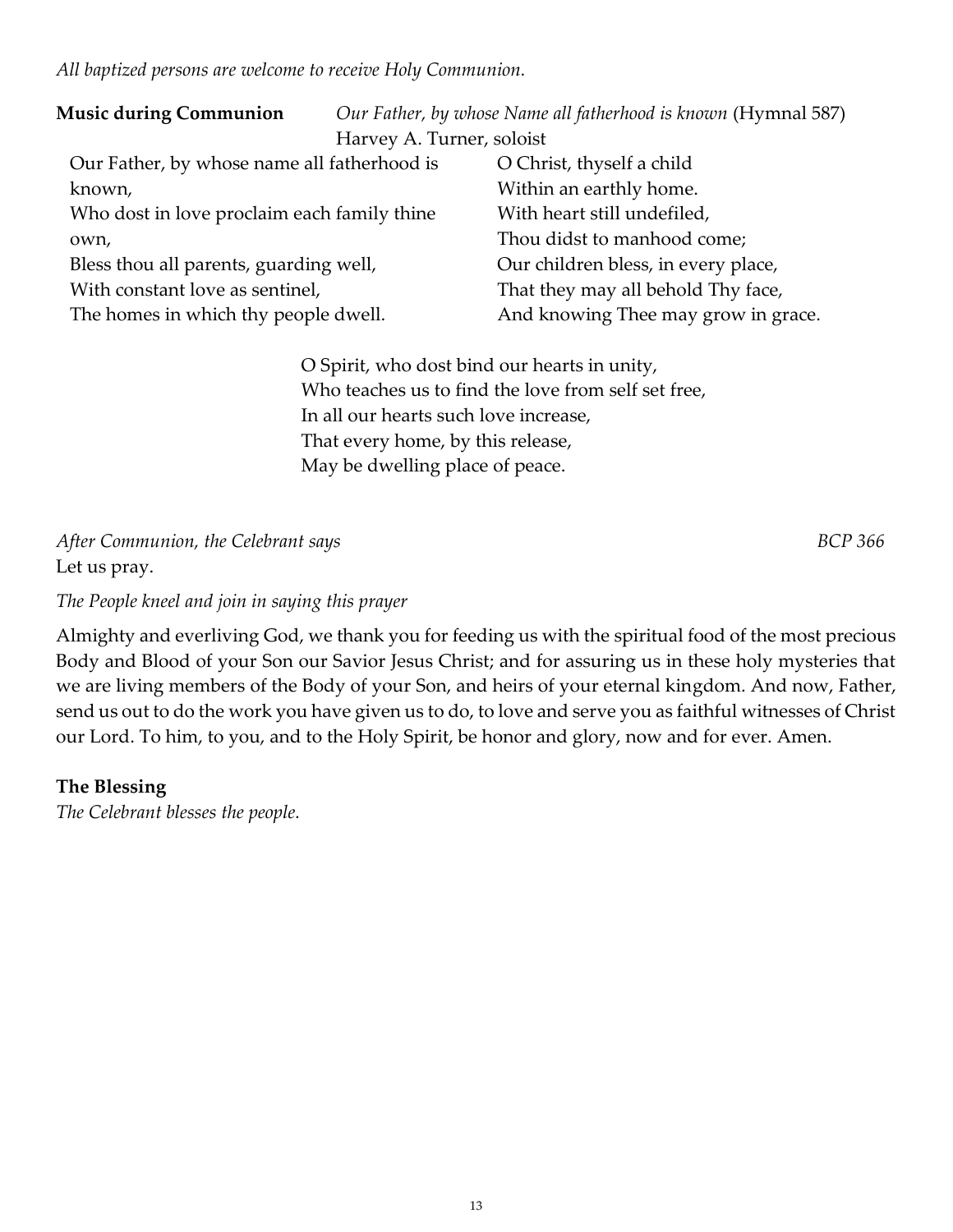### **The Closing Hymn** *We plow the fields* **Hymnal 291**

*Please stand.*

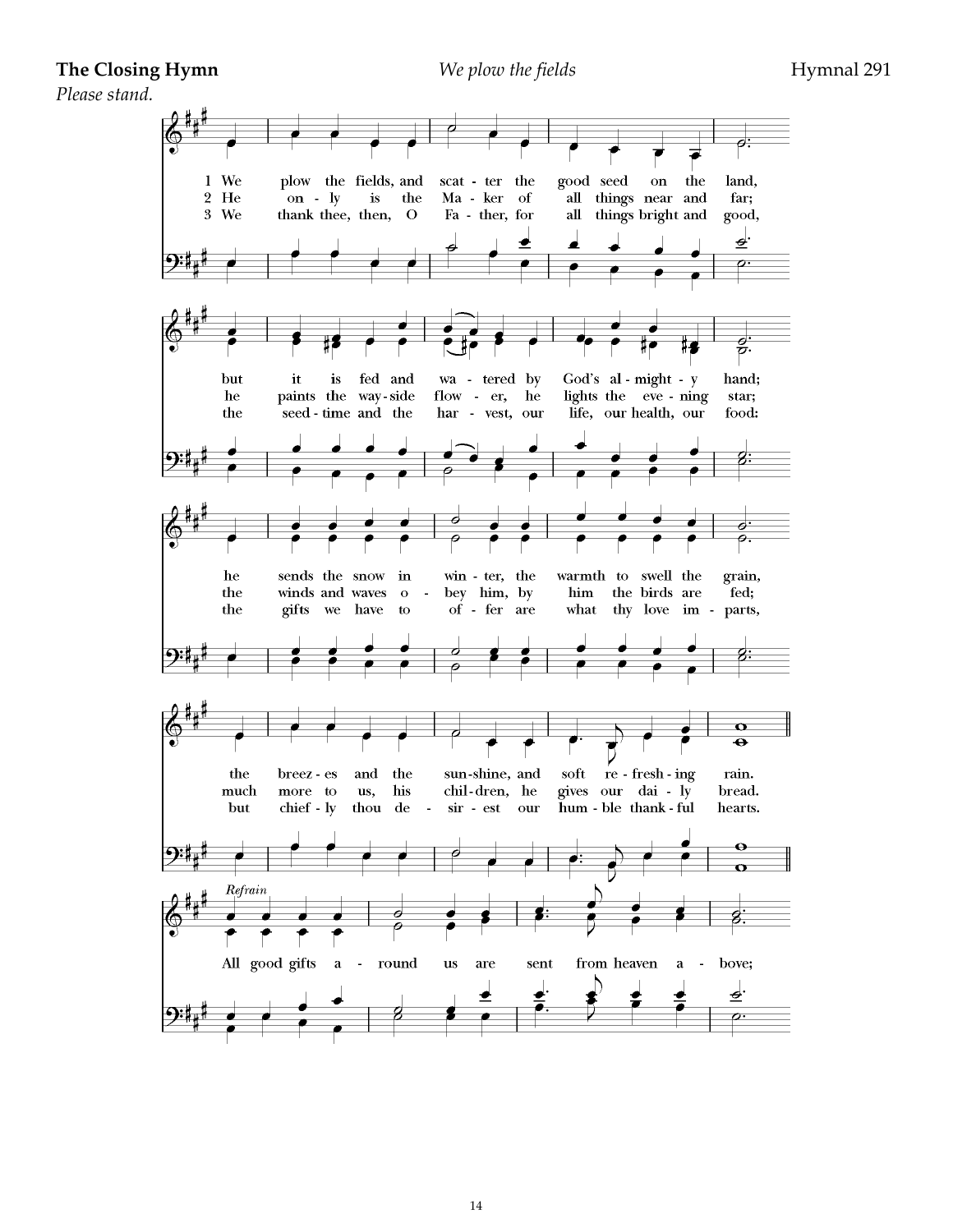

### **The Dismissal** *BCP 366*

|        | Celebrant Let us go forth in the name of Christ! |
|--------|--------------------------------------------------|
| People | Thanks be to God.                                |

**The Postlude** *Toccata in D* Marcel Lanquetuit (1894-1985)

Service Music:

S280, S129, & S163 Setting: Robert Powell. S120 The Church Pension Fund. Doxology: Hymn Tune H400 Words: Thomas Ken. Music: *Lasst uns erfreuen*, melody from *Auserlesene Catholische Krichengesang*, 1623; adapt. and harm. Ralph Vaughn Williams.

Hymnal: H290 Words: Henry Alford. Music: *St. George's, Windsor*, George Job Elvey; desc. Craig Sellar Lang. H589 Words: John Cawood. Music: *Walden*, Jane Manton Marshall. H291 Words: Matthias Claudius; tr. Jane Montgomery Campbell. Music: *Wir pflugen*, Johann Abraham Peter Schultz.